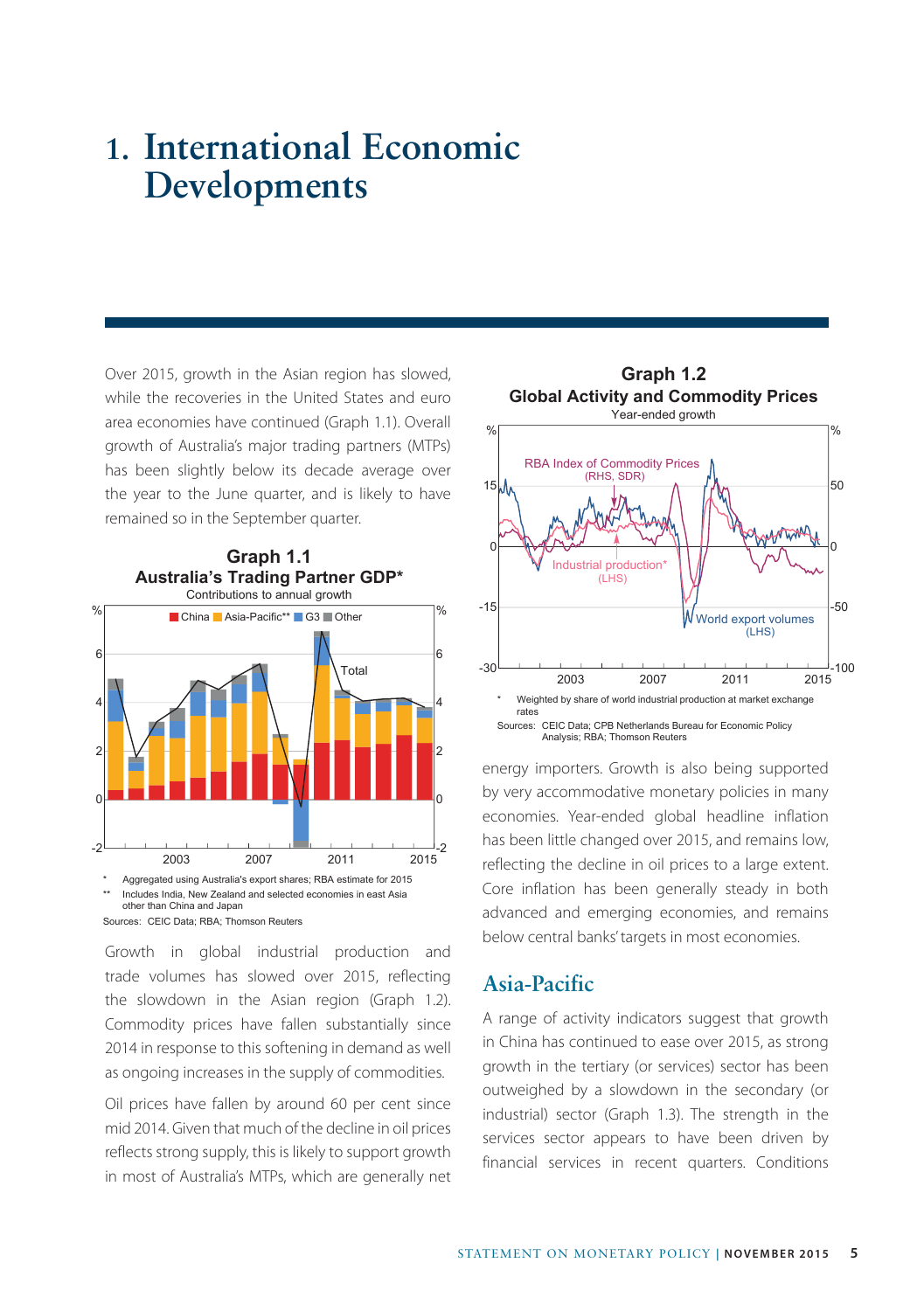

in the industrial sector, which accounts for about 40 per cent of economic activity, have weakened noticeably over the year to date (see 'Box A: China's Industrial Sector').

Weakness in the industrial sector partly reflects subdued conditions in residential construction, which have curtailed demand for a range of construction-related manufactured items, including steel products. Domestic crude steel consumption has declined over 2015, but levels of production have stabilised in recent quarters, supported by increases in steel exports (Graph 1.4). Production of



iron ore in China has picked up somewhat in recent months but is still lower than it was in the first half of 2014. Imports of iron ore, including from Australia, have been broadly flat over the past year or so.

Growth in household consumption has been fairly stable in recent quarters. Real retail sales growth has been little changed in the past few months and automobile sales have retraced the decline seen over the first half of the year. Consumer spending appears to have been supported by steady growth of household income, which in turn has been aided by a rise in new jobs; the Government's 2015 target of 10 million new urban jobs was exceeded in the first three quarters of the year. Growth of fixed asset investment remains subdued by the standards of recent years (Graph 1.5). Growth in spending on infrastructure remains high, supported by a pick-up in project approvals this year, but has been offset by continued weakness in the growth of manufacturing and real estate investment (Graph 1.6).



Conditions in the Chinese residential property market have been mixed. Overall, Chinese residential property prices have been rising in recent months, driven by strong increases in the larger cities, but they remain below levels observed a year ago. The volume of floor space sold has fallen a little since June but is still higher than last year. The stock of unsold housing remains substantial in many cities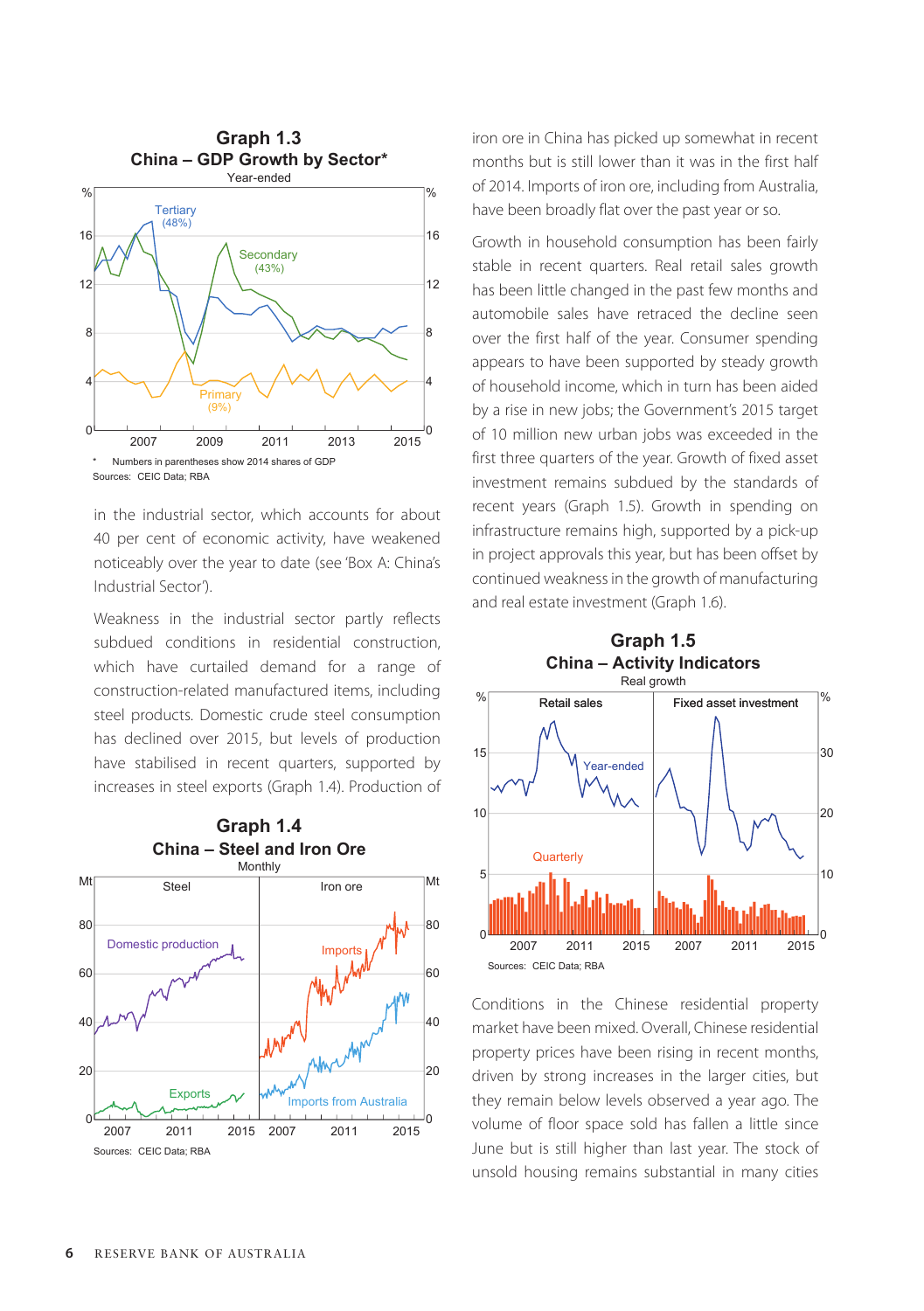

and hence real estate investment remains weak. Land area purchased by developers has trended lower over the year to date. The authorities have continued to introduce measures to support the residential property market, most recently by reducing the minimum mortgage down-payment requirement for first homes in most cities.

More generally, the Chinese authorities have continued to undertake a range of measures to support growth. These include reducing official benchmark interest rates, cutting banks' reserve requirement ratios, announcing further approvals for infrastructure investment and halving tax rates that apply to certain types of automobile purchases. It has been reported that the large 'policy' banks will issue CNY1 trillion in bonds to fund infrastructure projects between 2015 and 2017.

China's merchandise imports from all regions of the world remain weak, and are around their levels of two years ago in volume terms, consistent with the slowing in domestic demand (Graph 1.7). Exports to most destinations have also fallen, to be around the levels seen two years ago. Weakness in exports may, in part, reflect the effect of the sizeable real exchange rate appreciation over the past year or so.

Disinflationary pressures in China have increased. Producer prices have continued to decline, due in



part to lower commodity prices, but also reflecting the ongoing effects of spare capacity in the manufacturing sector (Graph 1.8). The implied GDP deflator fell in the September quarter, reflecting falls in prices of industrial goods. CPI inflation has risen over 2015, but remains well below the authorities' full-year target of 3 per cent.

Financing conditions have improved a little in recent months. The growth of total social financing (TSF) has increased, largely reflecting a pick-up in non-intermediated finance and continued strength in bank credit (Graph 1.9). Recent data on TSF may understate the growth of economy-wide financing,

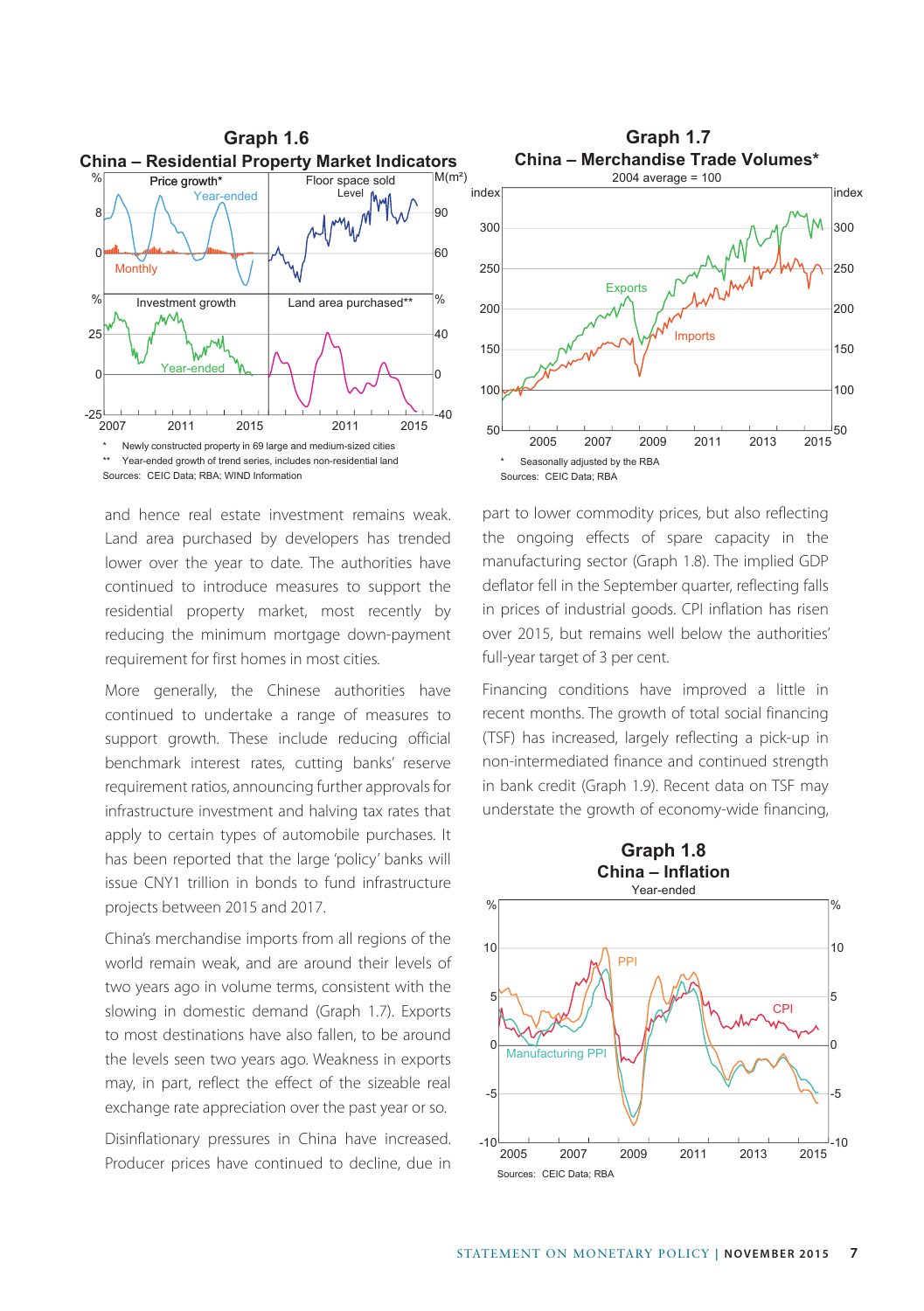

as they exclude local government debt, which has been progressively issued since early this year to replace loan types that are included in TSF. While CNY2.5 trillion of local government debt had been issued by September, the process of restructuring is likely to take many years.

The economic recovery in Japan appears to have stalled in mid 2015. GDP declined in the June quarter, due to broad-based weakness across consumption, business investment and exports (Graph 1.10). On balance, recent indicators point to little, if any, growth in the September quarter. Exports are likely to remain weak in the near term, due to a slowdown in Japan's major trading partners in Asia, which account for nearly 60 per cent of its exports. In line with this, leading indicators of business investment have also declined in recent months. While some business surveys point to healthy investment plans, some of that may reflect offshore investment by Japanese corporations; sales by foreign subsidiaries of Japanese companies have been growing much faster than exports from Japan since 2012.

Nevertheless, labour market conditions remain tight in Japan, reflecting increased demand for labour (associated with the rise in output over the past few years) and reduced labour supply as the population



ages. The unemployment rate has declined further this year and is low by historical standards, while the ratio of job offers to applicants has been rising steadily. These conditions have been placing upward pressure on labour compensation over the past few years, although wage growth in real terms has remained low in recent years as inflation has also picked up. This may be contributing to the slow recovery in consumption following the increase in the consumption tax in 2014.

Following a sustained period of deflation after the financial crisis, core consumer prices have been rising for two years. However, the rate of core inflation remains below the Bank of Japan's (BoJ) target of 2 per cent (Graph 1.11). Headline inflation is positive, but at a lower level, reflecting the ongoing effects of the decline in the oil price since last year. Market-implied measures of inflation expectations also remain below the BoJ's target. Nonetheless, the BoJ expects inflation to reach its target by early 2017, conditional on oil prices rising moderately from their recent levels.

In the rest of east Asia, economic activity has grown at a below-average pace this year. The key driver has been weakness in external demand, especially for the higher-income economies in the region. A sharp fall in exports from Taiwan and Singapore led to a decline in GDP in those economies in the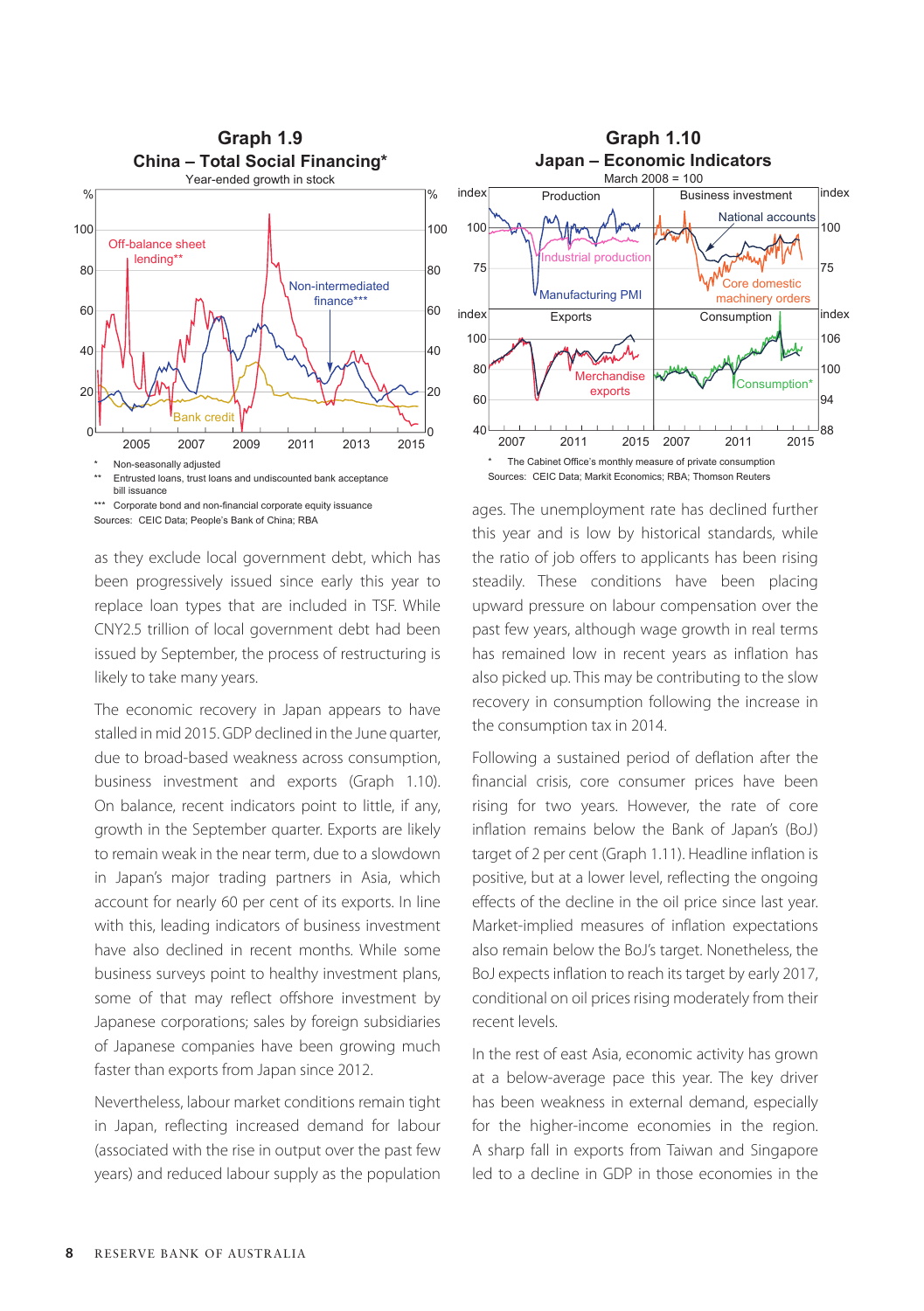

\*\* Excluding the effects of the consumption tax increase in April 2014 Sources: Bank of Japan; CEIC Data; RBA; Thomson Reuters

June quarter. Recent indicators, and September quarter GDP data to hand for a number of east Asian economies, point to further below-average growth, including a continuation of subdued export growth (Graph 1.12).

Trade between the economies in the east Asian region has accounted for a significant part of the slowdown in trade in the region since mid 2014. This region is also exposed to slowing demand growth elsewhere, including China, which is a significant source of intermediate and final demand for the region's exports. However, trade should be assisted to some extent by recovery in the United States and euro area, which account for around one-third of the final demand for the region's exports. Real exchange rate depreciations over 2015 for many economies in the region will also help to support external demand. In value terms, the weakness in exports from the region has been even more pronounced in 2015 due to the declines in oil prices.

There are tentative signs that the external sector weakness facing the east Asian region is beginning to affect domestic activity. Growth in domestic demand slowed to a below-average rate in the June quarter. This was driven by a decline in investment growth, especially in the middle-income economies, while consumption growth was a bit



below average. A range of indicators, such as belowaverage retail sales growth, lower levels of industrial production over the past year, and below-average manufacturing PMIs, point to a continuation of recent trends in consumption and investment.

Headline and core inflation in the region remain subdued in most economies, other than Malaysia and Indonesia where reductions in fuel subsidies in 2014 and, in the case of Malaysia, the introduction of a goods and services tax in April this year have put some upward pressure on inflation (Graph 1.13). In response to slowing inflation and economic activity, monetary policy has been eased this year in economies including Korea, Singapore, Taiwan and Thailand. Despite the moderation in growth and inflation, unemployment in the region remains low and stable.

In India, growth remained strong in the June quarter, although deficient monsoon rains are likely to lead to lower agricultural output over the remainder of the year (Graph 1.14). Growth in the manufacturing sector has been relatively strong in recent months, but private investment has slowed. External demand has remained subdued, and the current account deficit widened over the June quarter.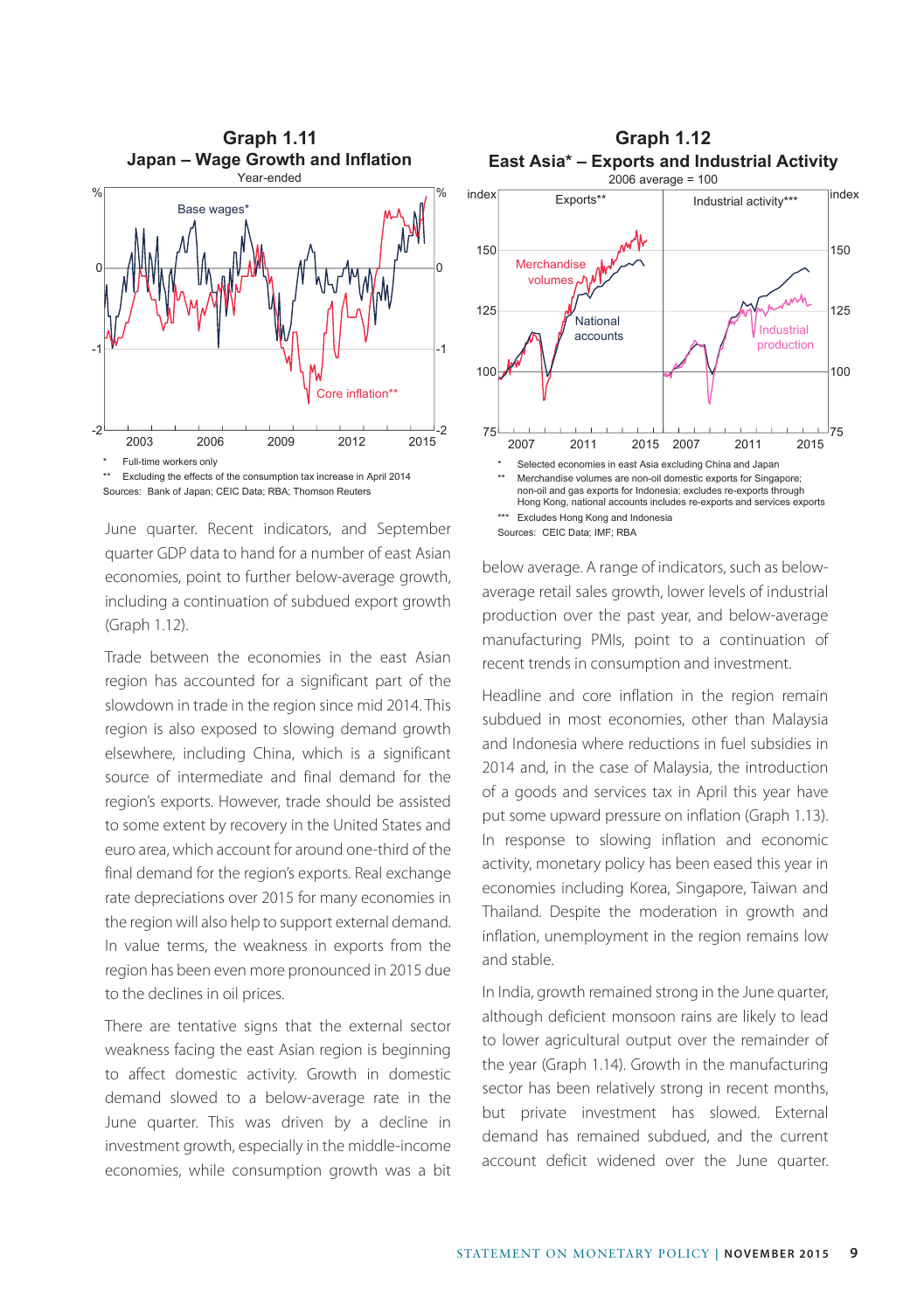

Sources: CEIC Data; IMF; RBA; Thomson Reuters



Consumer price inflation remains well below the Reserve Bank of India's (RBI) interim target of 6 per cent by January 2016. The RBI cut the policy rate by an additional 50 basis points in late September, following a cut in June, citing a range of factors including weaker global conditions and contained food price inflation. Together with lower oil prices and increases in government capital expenditure, this should continue to support growth of the Indian economy.

In New Zealand, GDP growth moderated over the first half of 2015, driven partly by weak external demand and a further decline in commodity prices (Graph 1.15). With inflation remaining low, the Reserve Bank of New Zealand has cut its policy rate by a cumulative 75 basis points since June. This, along with the recent rebound in dairy prices and the exchange rate depreciation over 2015, is likely to support growth and contribute to inflation in the medium term. Strong net immigration continues to underpin growth in the labour force and put upward pressure on housing prices, especially in Auckland.



## **United States**

The recovery in the United States economy has continued this year (Graph 1.16). Consumption growth has been strong, supported by further improvement in the labour market, the boost to real household incomes from lower fuel prices and rising household wealth. These factors, along with recent consumption activity indicators, suggest further consumption-led growth in the period ahead.

Modest growth in business investment, and the continuing recovery in residential investment, have also provided some support to growth in the US economy in 2015. At the same time, however, exports have been weak and investment in the energy sector has declined due to the sharp fall in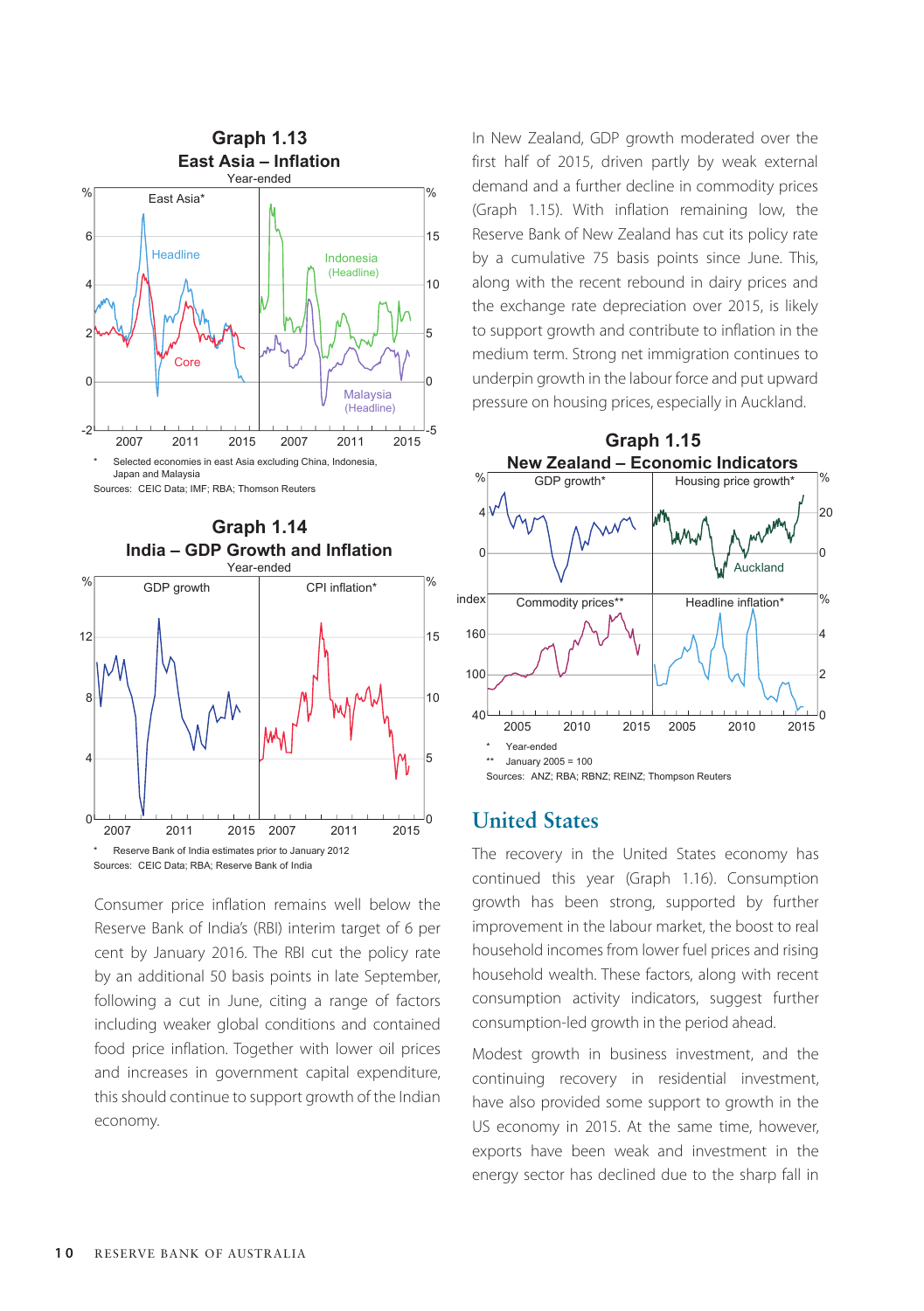

oil prices. Recent business activity indicators point to a further modest increase in business investment in the near term. Survey measures of conditions in the services and construction sectors, which account for more than two-thirds of economic output in the United States, remain above or around average levels of recent years. In contrast, conditions in the manufacturing sector, which accounts for only about 10 per cent of economic activity, have been more subdued. In particular, industrial production, core capital goods orders and survey measures of manufacturing business conditions have been mostly unchanged over recent months and remain below their late 2014 levels.

Labour market conditions have continued to improve in line with the economic recovery. While employment growth has slowed somewhat in recent months, it has been sufficient to absorb the growth of the working-age population and contribute to a further gradual decline in labour market spare capacity (Graph 1.17). Specifically, the unemployment rate and other measures of labour market underutilisation have continued to decline gradually, and are at, or are closing in on, their pre-crisis long-run averages. This has put upward pressure on labour incomes; growth in the employment cost index picked up in the September quarter to be around the post-crisis average over the year (Graph 1.18).





Headline inflation has remained low since late 2014, reflecting the effects of lower oil prices. Core inflation has been broadly stable this year at around 1¼ per cent in year-ended terms.

#### **Europe**

The recovery in the euro area economy has continued into the second half of 2015. GDP has been rising since the beginning of 2013, and more recently has been growing at an above-trend pace (Graph 1.19). Growth has been supported by household and government consumption; household consumption has now recovered to its pre-crisis levels. In contrast, investment remains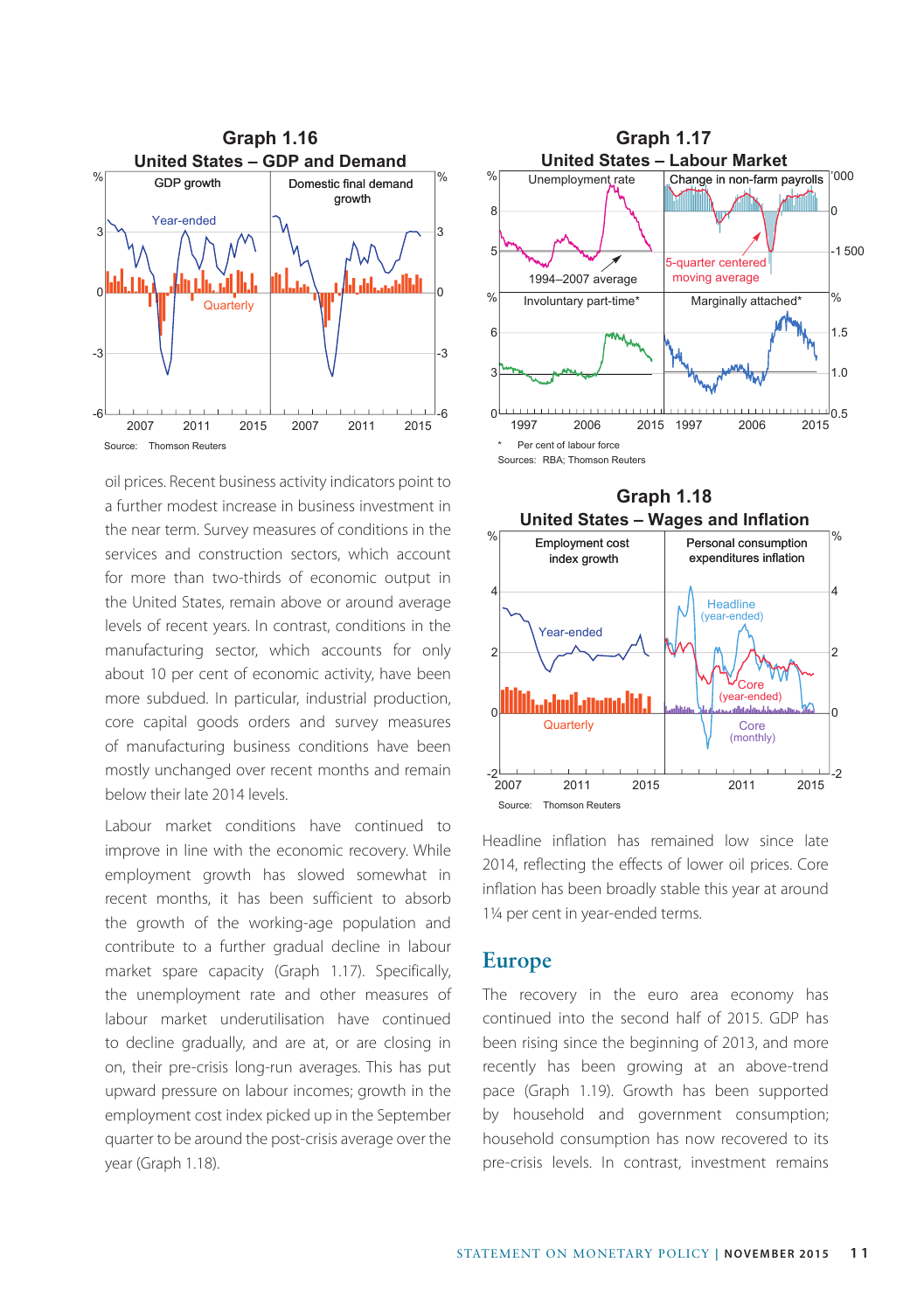

subdued, and residential construction investment has remained particularly weak. Exports have continued to grow at roughly the same pace as imports.

More timely indicators point to economic activity in the September quarter having grown at a similar rate as in recent quarters. Consumer and business confidence remain above their average levels. The euro area PMIs, in both the services and manufacturing sectors, have remained high relative to their recent history. Industrial production has been little changed in recent months, but is above its level of a year ago. Household credit has continued to grow, albeit at low rates, reflecting improved supply of and demand for credit. After declining consistently for some time, business credit is little changed over the past year.

The labour market in the euro area continues to improve gradually (Graph 1.20). Employment in the June quarter grew at its fastest pace in seven years, although the level of employment is yet to reach its pre-crisis peak. The region's unemployment rate has been declining but remains high, and is still only around 1¼ percentage points below its mid 2013 peak. The improvement in labour market conditions has been broad based across countries, but has been greatest in Ireland, Portugal and Spain, where GDP growth has been relatively strong recently.



Headline inflation remains low, reflecting the lower oil prices to a large extent. Core inflation increased over 2015 but remains well below the European Central Bank's target. Longer-term market-implied inflation expectations have declined in recent months after rising in early 2015; they remain at historically low levels.

### **Commodity Prices**

The RBA Index of Commodity Prices (ICP) has declined further in recent months, led by lower prices of bulk commodities, oil and base metals (Table 1.1; Graph 1.21). Overall, commodity prices are now around 50 per cent below their peak in 2011 but are still around 80 per cent above levels seen in the early 2000s. The fall in commodity prices since 2011 has occurred in response to substantial increases in supply, particularly for oil and bulk commodities, as new resource projects have started production. More recently, weakness in demand, especially from Asia, has also contributed to falls in commodity prices.

The Brent crude oil price remains around 60 per cent lower than in mid 2014 (Graph 1.21). The decline in oil prices since mid 2014 continues to be reflected in weakness in liquefied natural gas (LNG) prices, particularly in the Asian region.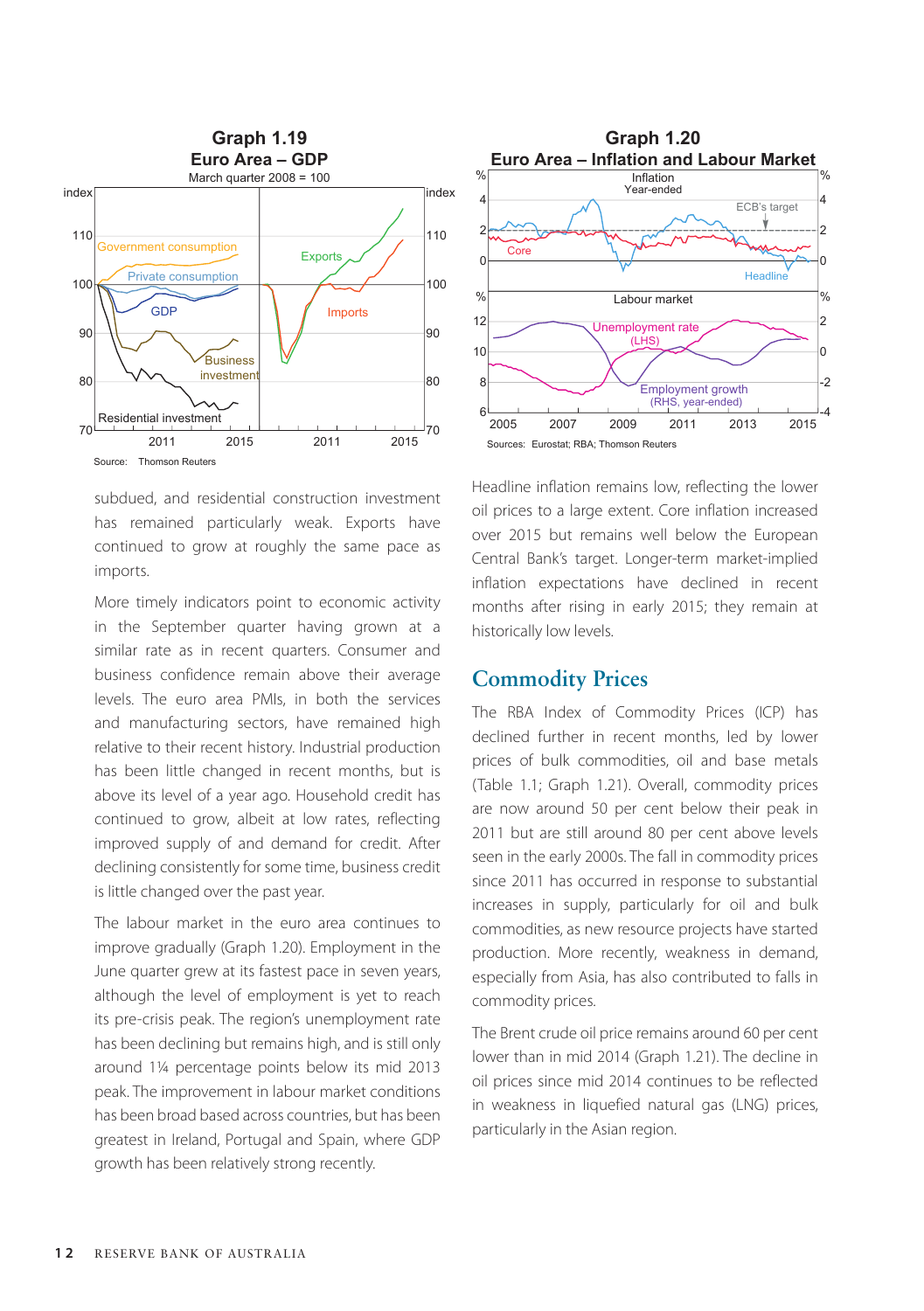#### **Table 1.1: Commodity Price Growth(a)**

SDR, 3-month-average prices, per cent

|                                                                                                                 | <b>Since previous</b><br><b>Statement</b> | Over the<br>past year |
|-----------------------------------------------------------------------------------------------------------------|-------------------------------------------|-----------------------|
| <b>Bulk commodities</b>                                                                                         | $-6$                                      | $-24$                 |
| - Iron ore                                                                                                      | $-6$                                      | $-30$                 |
| - Coking coal                                                                                                   | $-5$                                      | $-22$                 |
| - Thermal coal                                                                                                  | $-6$                                      | $-10$                 |
| Rural                                                                                                           | $-6$                                      | $-10$                 |
| Base metals                                                                                                     | $-11$                                     | $-19$                 |
| Gold                                                                                                            | $-3$                                      | $-2$                  |
| Brent oil <sup>(b)</sup>                                                                                        | $-21$                                     | $-50$                 |
| <b>RBAICP</b>                                                                                                   | $-6$                                      | $-21$                 |
| - using spot prices for bulk commodities                                                                        | $-6$                                      | $-21$                 |
| 2008년 - 대한민국의 대한민국의 대한민국의 대한민국의 대한민국의 대한민국의 대한민국의 대한민국의 대한민국의 대한민국의 대한민국의 대한민국의 대한민국의 대한민국의 대한민국의 대한민국의 대한민국의 대 |                                           |                       |

(a) Prices from the RBA Index of Commodity Prices (ICP); bulk commodities prices are spot prices (b) In US dollars Sources: Bloomberg; IHS; RBA



The spot price of iron ore has declined in recent months, driven largely by concerns about the strength of the Chinese economy and the associated demand for iron ore (Graph 1.22). Notwithstanding these concerns, the volume of global low-cost iron ore production, including from Australia, is expected to increase further. In the absence of a pick-up in the growth of global demand, this will place further downward pressure on the iron ore price for some time. However, reductions in production costs



over recent years, together with the depreciation of the Australian dollar, mean that most Australian production of iron ore appears to be profitable. Nevertheless, some smaller, higher-cost producers remain under pressure and scope for further cost reductions is becoming more limited.

Prices of thermal and coking coal have fallen in recent months, in part reflecting weaker demand from China for steel production, particularly in the